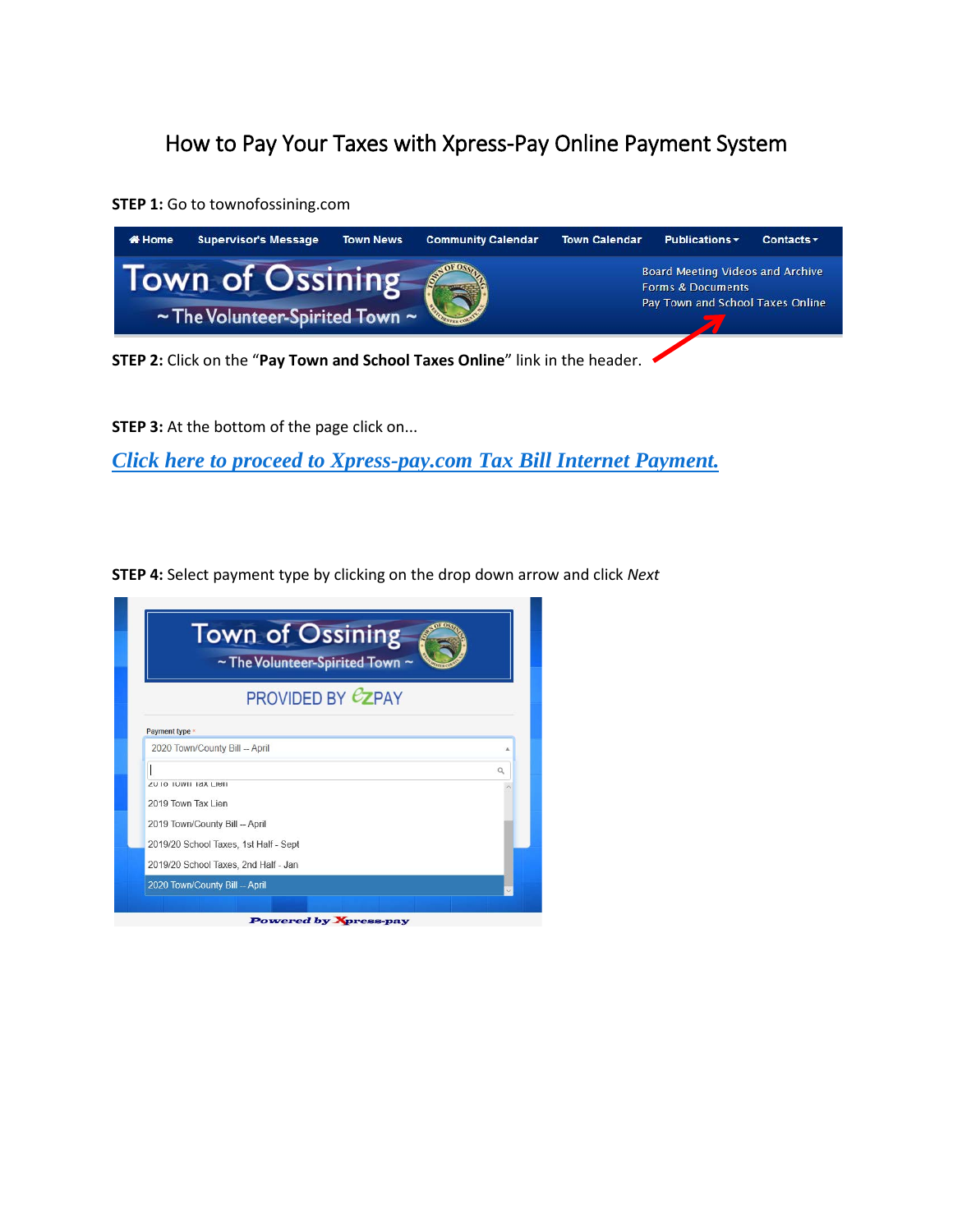**STEP 5:** Enter *Owner First 5 letters of last name* and *Street First 5 letters of name.* Click *Next*

| <b>Town of Ossining</b><br>~ The Volunteer-Spirited Town ~                                                                                            |                       |
|-------------------------------------------------------------------------------------------------------------------------------------------------------|-----------------------|
| <b>PROVIDED BY <math>\mathcal{C}</math>ZPAY</b>                                                                                                       |                       |
| 2020 Town/County Bill -- April                                                                                                                        |                       |
| Owner First 5 letters of last name only *                                                                                                             |                       |
|                                                                                                                                                       | * Required            |
| Street First 5 letters of name only +                                                                                                                 |                       |
|                                                                                                                                                       | * Required            |
| <b><back< b=""></back<></b>                                                                                                                           | Next >                |
| Note:                                                                                                                                                 |                       |
| Payment information will not be retained by Xpress-pay without your permission. Sensitive<br>account information is never forwarded to the recipient. |                       |
|                                                                                                                                                       |                       |
|                                                                                                                                                       | <b>Privacy Policy</b> |

**STEP 6:** Click on the appropriate bill and click *Next*

| <b>Town of Ossining</b><br>~ The Volunteer-Spirited Town ~                                                                                                    |                                         |  |  |  |
|---------------------------------------------------------------------------------------------------------------------------------------------------------------|-----------------------------------------|--|--|--|
| PROVIDED BY <b>CZPAY</b>                                                                                                                                      |                                         |  |  |  |
| There is a fee of 2.8% for credit cards and \$1.50 for using eChecks. NY State Law                                                                            |                                         |  |  |  |
| requires municipalities to pass these fees on to the consumer for tax payments.<br>2020 Town/County Bill -- April, 06/09/2020,<br>due April 30, 2020<br>Total | Amount: \$<br>Interest: \$<br>Total: \$ |  |  |  |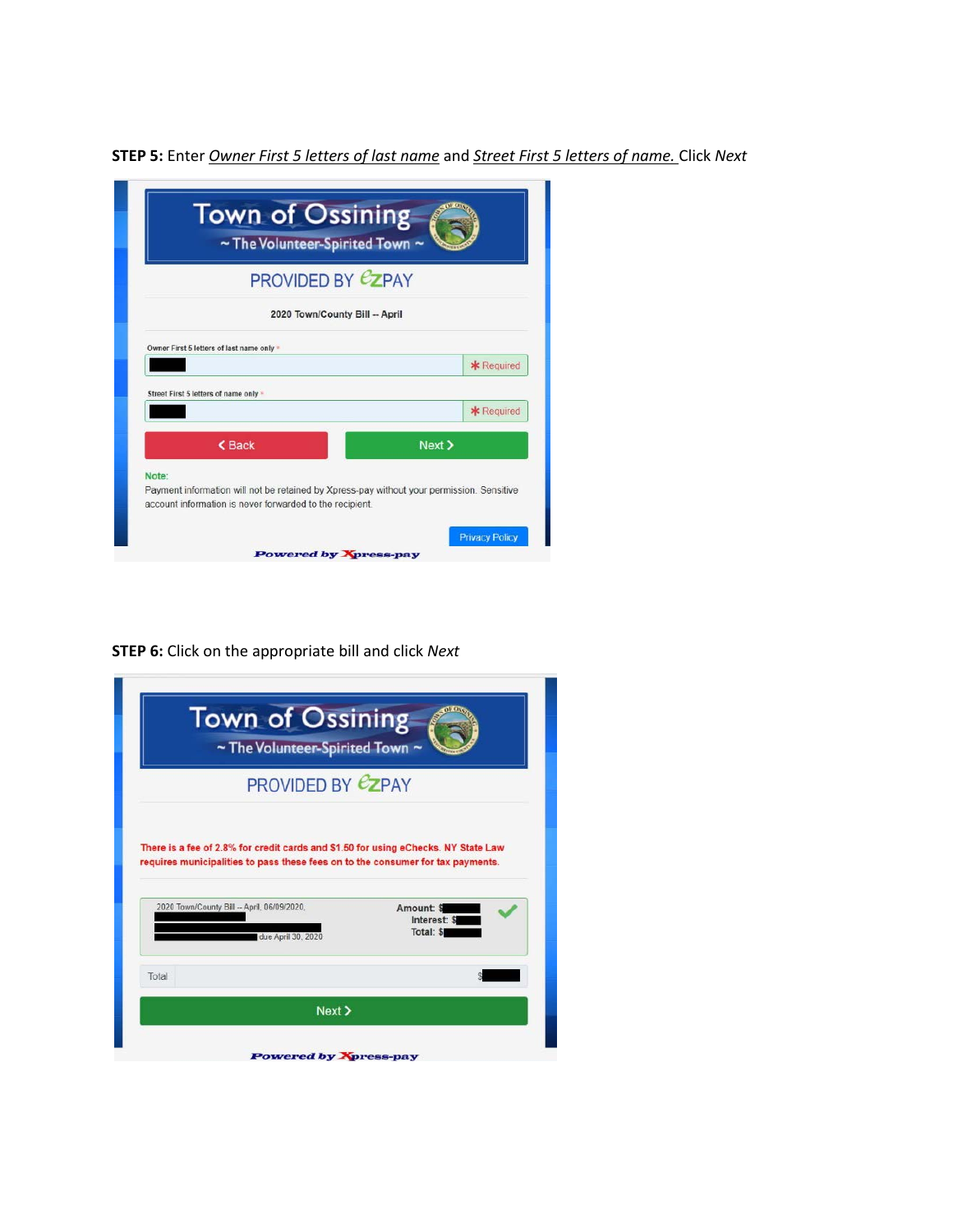## **STEP 7:** Then click on *Proceed to Checkout*

| Payment          | Details                                  | Amount                    |
|------------------|------------------------------------------|---------------------------|
| 2020 Town/County | Bill Date: 06/09/2020                    | Base: \$                  |
| Bill - April     | [KVS key info]:                          | Interest: \$<br>Amount: S |
|                  | Owner First 5 letters of last name only: |                           |
|                  |                                          |                           |
|                  | Street First 5 letters of name only:     |                           |
|                  | Property ID:                             |                           |
|                  | Due Date: due April 30, 2020             |                           |
|                  | <b>x</b> Remove                          |                           |
|                  | Subtotal:                                |                           |

**STEP 8:** Click on the Select button depending on your payment type

Credit Card =  $2.8\%$  fee, e-Checks =  $$1.50$ 

| O Pay as Guest                                          | Optionally, create<br>an account below | <b>C</b> Log in                                                | Pay faster with your<br>Xpress-pay account |
|---------------------------------------------------------|----------------------------------------|----------------------------------------------------------------|--------------------------------------------|
|                                                         | Select a payment method:               |                                                                |                                            |
| <b>VISA</b>                                             | DISCOVER AMERICAN                      |                                                                | echeck)                                    |
| Amount:<br>Interest:<br>Site fee <sup>*</sup><br>Total: | \$<br>s                                | <b>Amount:</b><br>Interest:<br>Site fee <sup>*</sup><br>Total: | \$1.50                                     |
| <b>Select</b>                                           |                                        |                                                                | Select                                     |
|                                                         |                                        |                                                                |                                            |